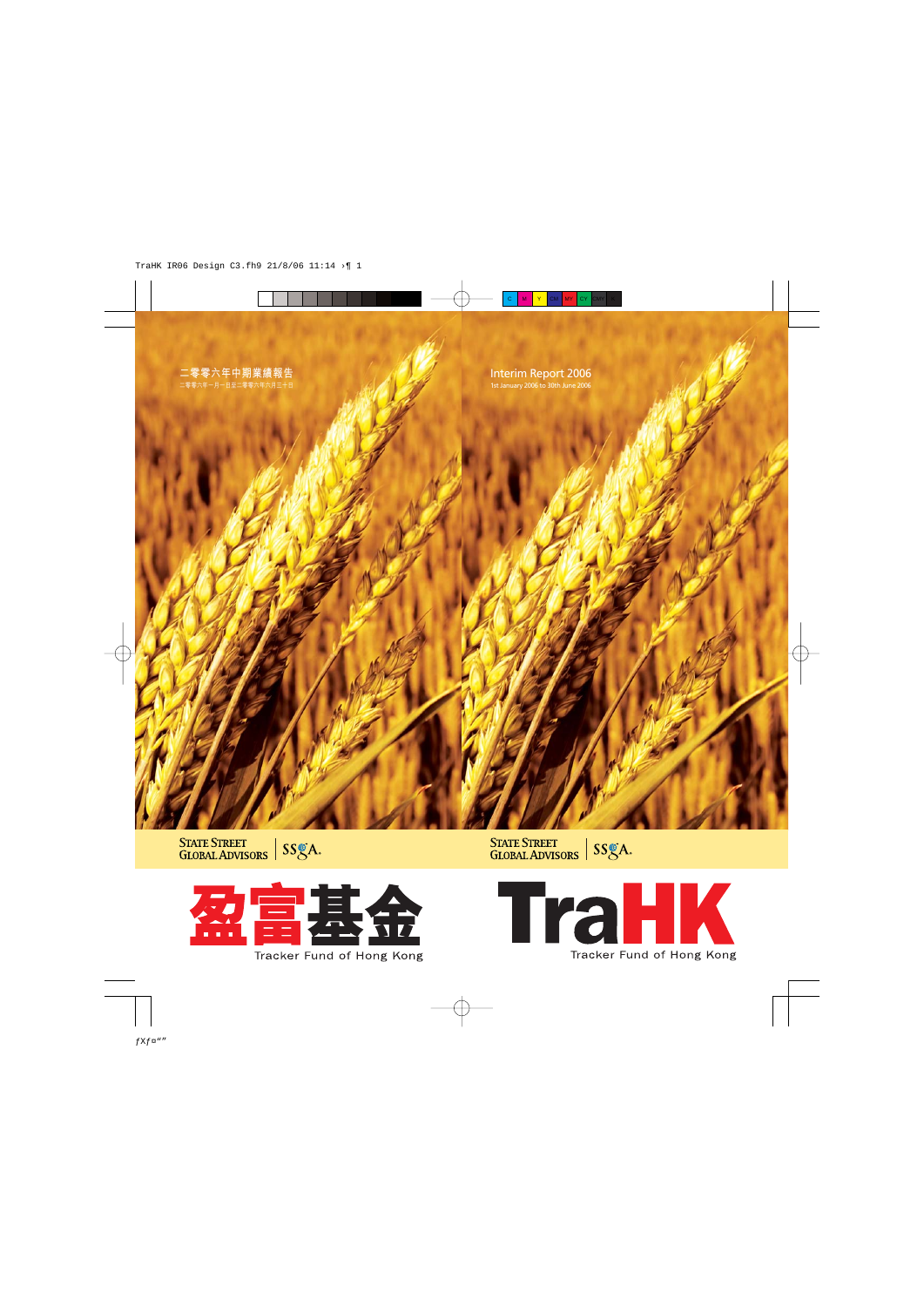# **Contents**

- Condensed statement of assets and liabilities (unaudited) 1
	- Condensed statement of operations (unaudited) 2
- Condensed statement of changes in net assets attributable to
	- unitholders (unaudited) 3
	- Condensed statement of cash flows (unaudited) 4
	- Condensed statement of distributions (unaudited) 5
	- Notes to the unaudited condensed financial statements 6-14
		- Investment portfolio (unaudited) 15-16
	- Statement of movements in investment portfolio (unaudited) 17
		- Performance Record 18
		- Administration and management 19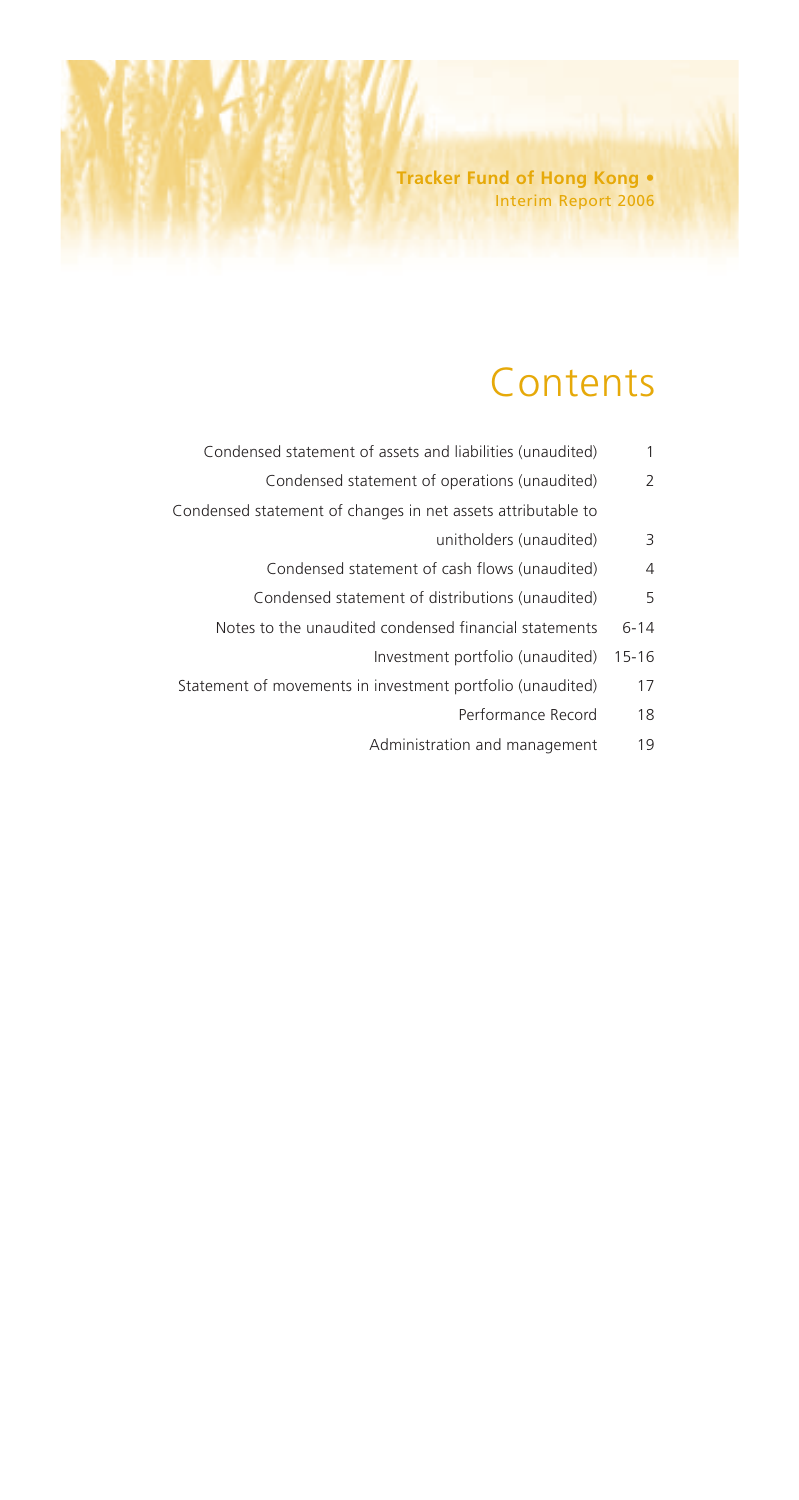# **Condensed Statement of Assets and Liabilities**

*As at 30th June 2006*

|                                                                   |      | (UNAUDITED)<br>30.06.2006 | (AUDITED)<br>31.12.2005       |
|-------------------------------------------------------------------|------|---------------------------|-------------------------------|
|                                                                   | Note | HK\$                      | HK\$                          |
| Assets                                                            |      |                           |                               |
| Investments                                                       |      | 25,322,694,775            | 26,842,037,452                |
| <b>Bank balances</b>                                              | 8(c) | 262,113,229               | 68,329,644                    |
| Dividends receivable                                              |      |                           | 73,575,693 87,524,500         |
| Other accounts receivables and prepayments                        |      | 36,263                    | 182,688                       |
| <b>Total assets</b>                                               |      | 25,658,419,960            | 26,998,074,284                |
| <b>Liabilities</b>                                                |      |                           |                               |
| Trustee fee payable                                               |      | 3,214,884                 | 3,302,002                     |
| Management fee payable                                            |      | 3,214,884                 | 3,302,002                     |
| Index license fee payable                                         |      | 1,009,299                 | 1,034,305                     |
| Registrar fee payable                                             |      | 177,395                   | 182,113                       |
| Other accounts payable and accruals                               |      | 902,415                   | 805,790                       |
| Liabilities (excluding net assets<br>attributable to unitholders) |      |                           | 8,518,877 8,626,212           |
|                                                                   |      |                           |                               |
| Net assets attributable to unitholders<br>(at bid market prices)  |      |                           | 25,649,901,083 26,989,448,072 |
| Adjustments from bid market prices to                             |      |                           |                               |
| last traded market prices                                         | 6    | 44,452,288                | 58,590,272                    |
| Net assets attributable to unitholders                            |      |                           |                               |
| (at last traded market prices)                                    |      | 25,694,353,371            | 27,048,038,344                |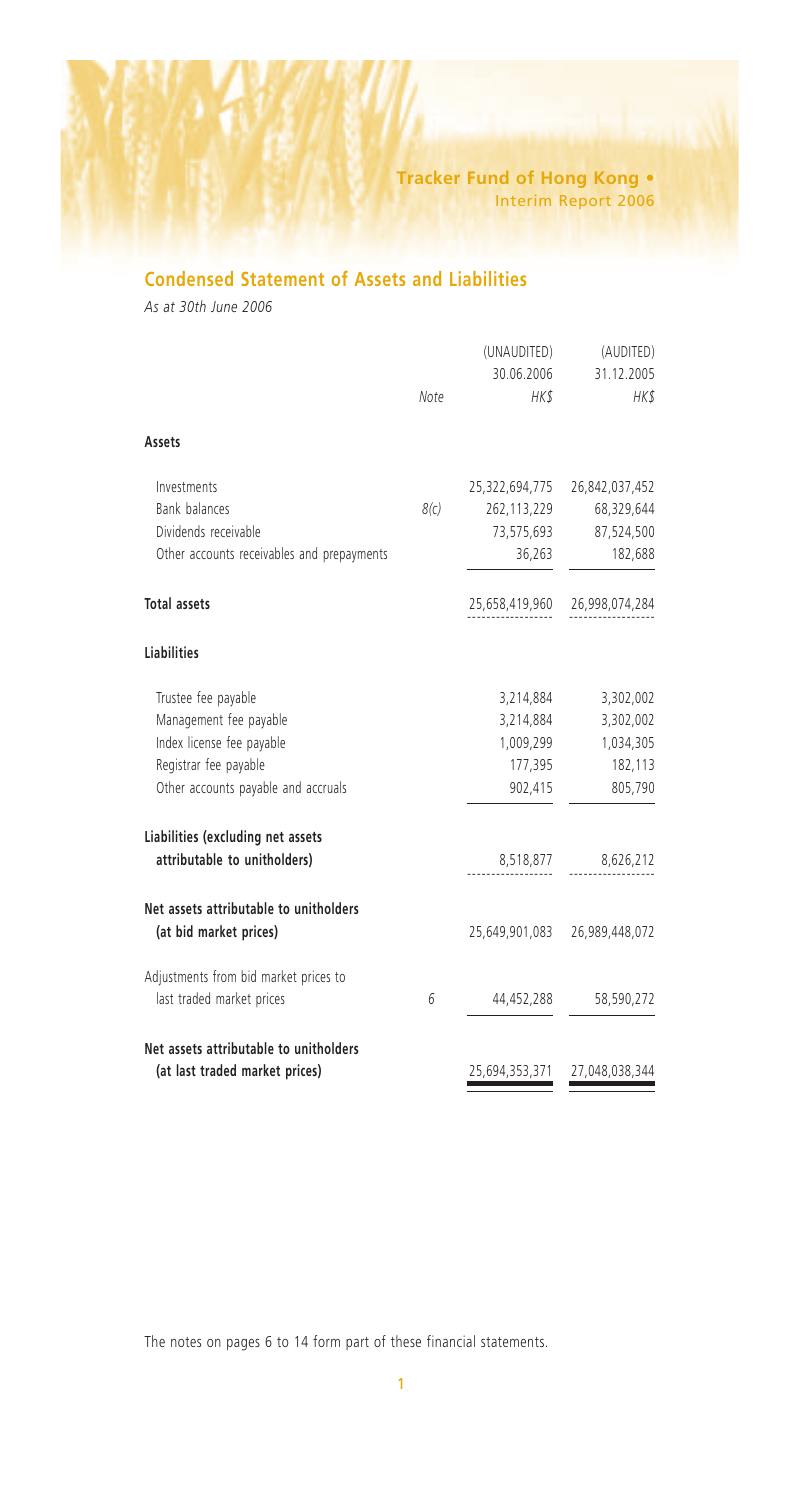# **Condensed Statement of Operations**

*For the period ended 30th June 2006*

|      | (UNAUDITED)     |                 |
|------|-----------------|-----------------|
|      | 01.01.2006      | 01.01.2005      |
|      | to              | to              |
|      | 30.06.2006      | 30.06.2005      |
| Note | HK\$            | HK\$            |
|      |                 |                 |
|      | 557,495,492     | 598,958,605     |
| 8(c) | 2,857,312       | 1,371,553       |
| 5(a) | 155,389         | 178,521         |
| 5(b) | 3,211,994       | 3,758,213       |
| 4    | 2,460,387,383   | (152, 358, 673) |
|      | 3,024,107,570   | 451,908,219     |
|      |                 |                 |
| 8(a) | 6,399,317       | 6,562,354       |
| 8(b) | 6,399,317       | 6,562,354       |
| 9(c) | 2,039,719       | 2,088,747       |
|      | 1,707,164       | 1,366,363       |
| 9(a) | 1,085,564       | 1,231,923       |
|      | 968,498         | 869,956         |
| 9(b) | 206,374         | 214,224         |
|      | 54,052          | 51,572          |
|      | 7,110           | 18,426          |
|      |                 | 24,795          |
|      | 379,535         | 575,850         |
|      | 19,246,650      | 19,566,564      |
|      | 3,004,860,920   | 432,341,655     |
|      |                 |                 |
|      | (544, 473, 537) | (584, 700, 328) |
| 6    | 44,452,288      | 84,079,901      |
|      | (500, 021, 249) | (500, 620, 427) |
|      | 2,504,839,671   | (68, 278, 772)  |
| 11   | 1.77            | 0.22            |
|      |                 |                 |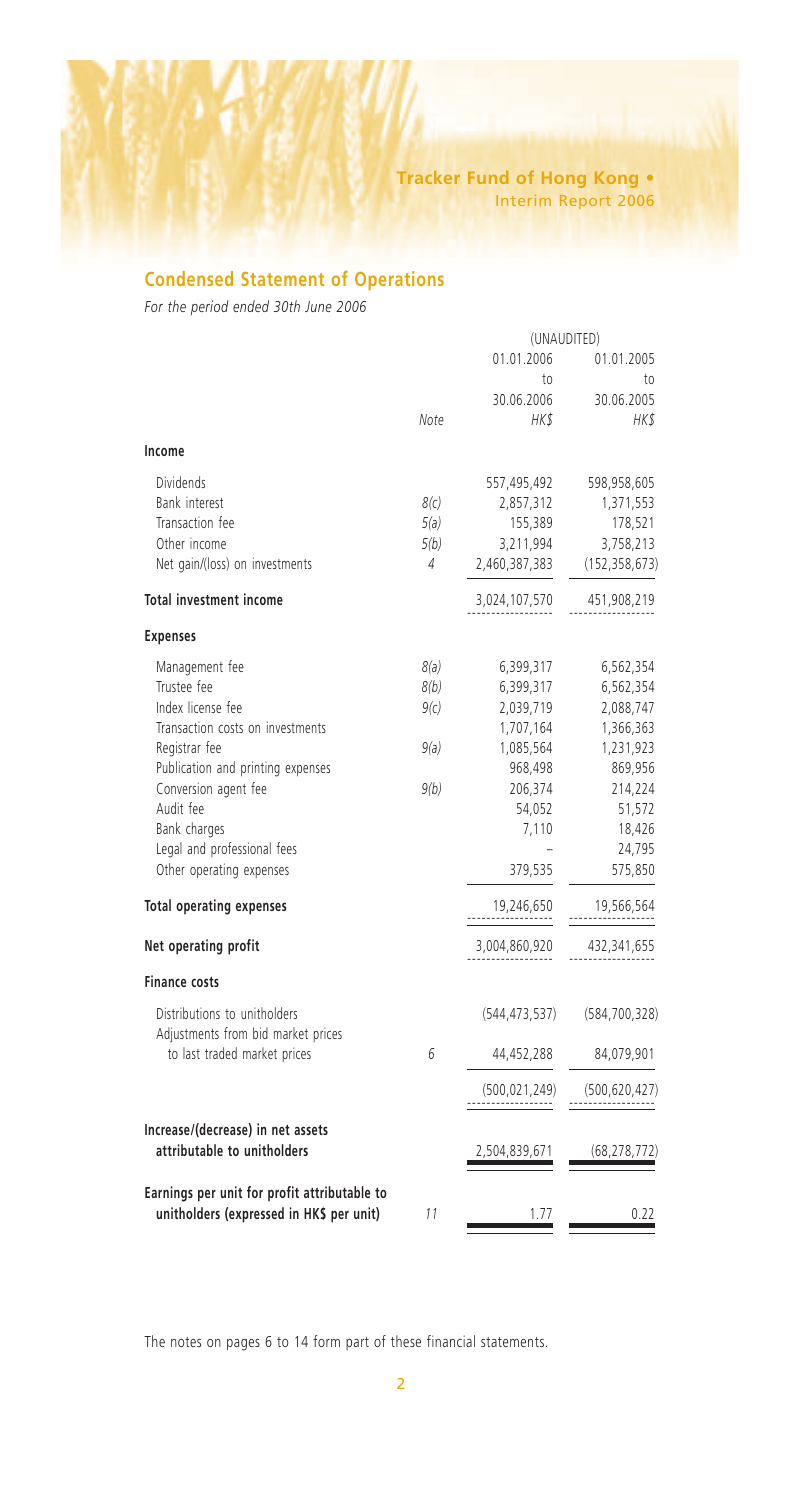# **Condensed Statement of Changes in Net Assets Attributable to Unitholders**

*For the period ended 30th June 2006*

|                                                                      |      | (UNAUDITED)     |                                     |
|----------------------------------------------------------------------|------|-----------------|-------------------------------------|
|                                                                      |      | 01.01.2006      | 01.01.2005                          |
|                                                                      |      | to              | to                                  |
|                                                                      |      | 30.06.2006      | 30.06.2005                          |
|                                                                      | Note | HK\$            | HK\$                                |
| Balance at the beginning of the period                               |      | 27,048,038,344  | 30,722,784,318                      |
| Effect of change in accounting policy                                |      |                 | (101, 263, 081)                     |
|                                                                      |      | 27,048,038,344  | 30,621,521,237                      |
| In-kind payments on redemption of units                              | 10   |                 | $(4,061,203,155)$ $(2,891,225,350)$ |
| Net further cash amount received on<br>redemption and issue of units |      | 3,474           | 3,504                               |
|                                                                      |      |                 |                                     |
| Net redemption of units                                              |      | (4,061,199,681) | (2,891,221,846)                     |
|                                                                      |      | 22,986,838,663  | 27,730,299,391                      |
| Increase/(decrease) in net assets attributable<br>to unitholders     |      | 2,504,839,671   | (68, 278, 772)                      |
| Amount transferred from the statement of<br>distributions            |      | 202,675,037     | 225,061,678                         |
| Balance at the end of the period                                     |      | 25,694,353,371  | 27,887,082,297                      |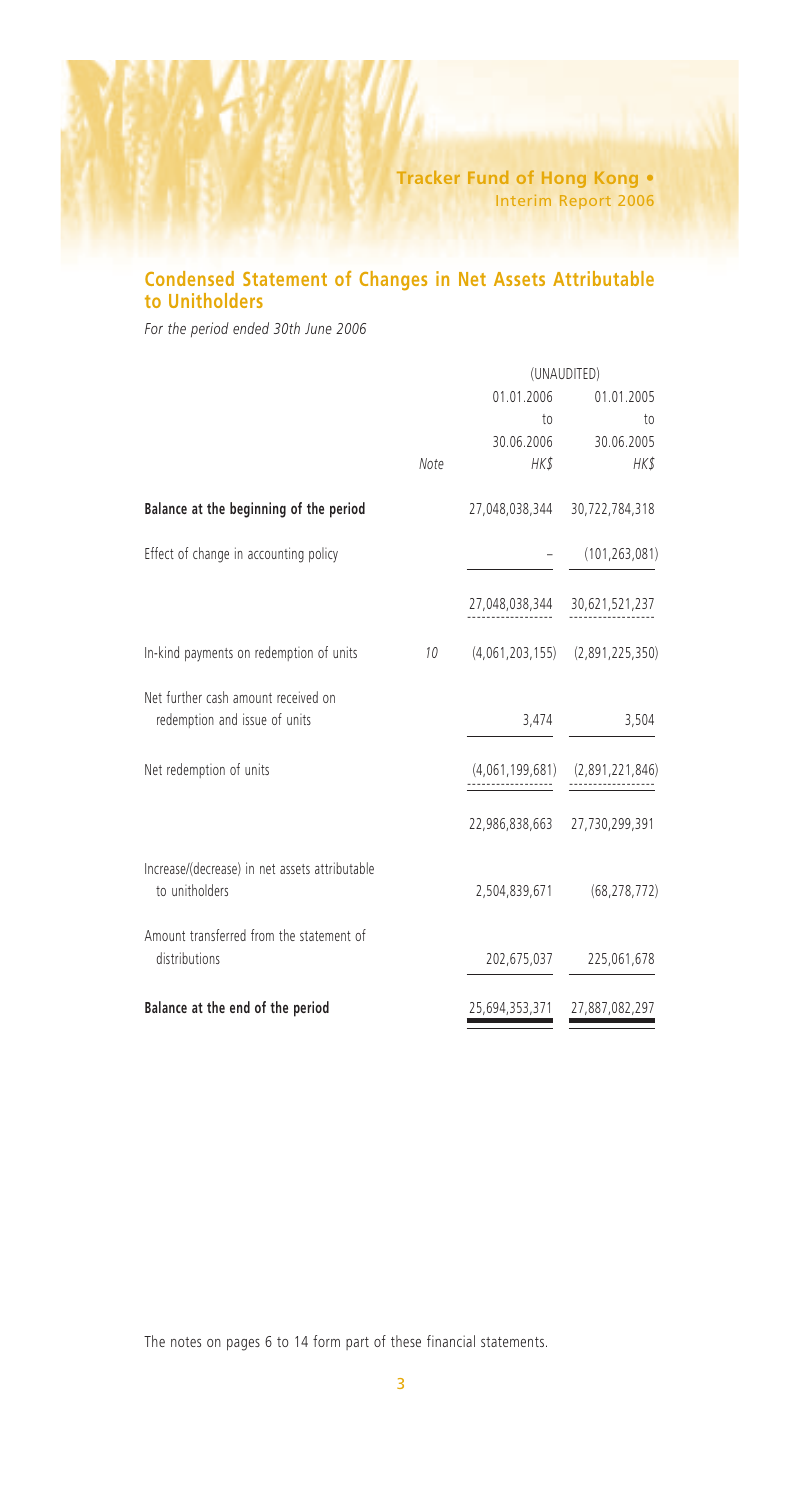## **Condensed Statement of Cash Flows**

*For the period ended 30th June 2006*

|                                                      |      | (UNAUDITED)     |                 |
|------------------------------------------------------|------|-----------------|-----------------|
|                                                      |      | 01.01.2006      | 01.01.2005      |
|                                                      |      | to              | to              |
|                                                      |      | 30.06.2006      | 30.06.2005      |
|                                                      | Note | HK\$            | HK\$            |
| <b>Operating activities</b>                          |      |                 |                 |
| Sale of investments                                  | 10   | 659,801,184     | 511,427,673     |
| Purchase of investments                              | 10   | (658, 516, 273) | (509, 095, 444) |
| Dividends received                                   |      | 571,444,299     | 614,966,686     |
| Other income received                                |      | 3,211,994       | 3,758,213       |
| Bank interest received                               |      | 2,847,757       | 1,346,525       |
| Transaction fee received                             |      | 150,000         | 150,000         |
| Management fee paid                                  |      | (6,486,435)     | (6,866,809)     |
| Trustee fee paid                                     |      | (6,486,435)     | (6,866,809)     |
| Index license fee paid                               |      | (2,064,725)     | (2, 193, 848)   |
| Registrar fee paid                                   |      | (1,090,282)     | (1,052,090)     |
| Publication and printing expenses paid               |      | (921, 148)      | (824, 439)      |
| Transaction costs on investment paid                 |      | (1,707,164)     | (1,366,363)     |
| Conversion agent fee paid                            |      | (220,000)       | (220,000)       |
| Bank charges paid                                    |      | (651)           | (18, 426)       |
| Other operating expenses                             |      | (24, 383, 510)  | (22, 221, 674)  |
| Net cash inflow from operating activities            |      | 535,578,611     | 580,923,195     |
| Financing                                            |      |                 |                 |
| Net further cash amount received on issue            |      |                 |                 |
| and redemption of units                              |      | 3,474           | 3,504           |
| Interim distribution paid                            |      | (341, 798, 500) | (359, 638, 650) |
| Net cash outflow from financing                      |      | (341, 795, 026) | (359, 635, 146) |
| Increase in cash and cash equivalents                |      | 193,783,585     | 221,288,049     |
| Cash and cash equivalents at the beginning           |      |                 |                 |
| of the period                                        |      | 68,329,644      | 61,533,682      |
| Cash and cash equivalents at the end of              |      |                 |                 |
| the period                                           |      | 262,113,229     | 282,821,731     |
| Analysis of balances of cash and<br>cash equivalents |      |                 |                 |
| <b>Bank balances</b>                                 |      | 262,113,229     | 282,821,731     |
|                                                      |      |                 |                 |

Please refer to note 10 on page 11 for details of major non-cash transactions. The notes on pages 6 to 14 form part of these financial statements.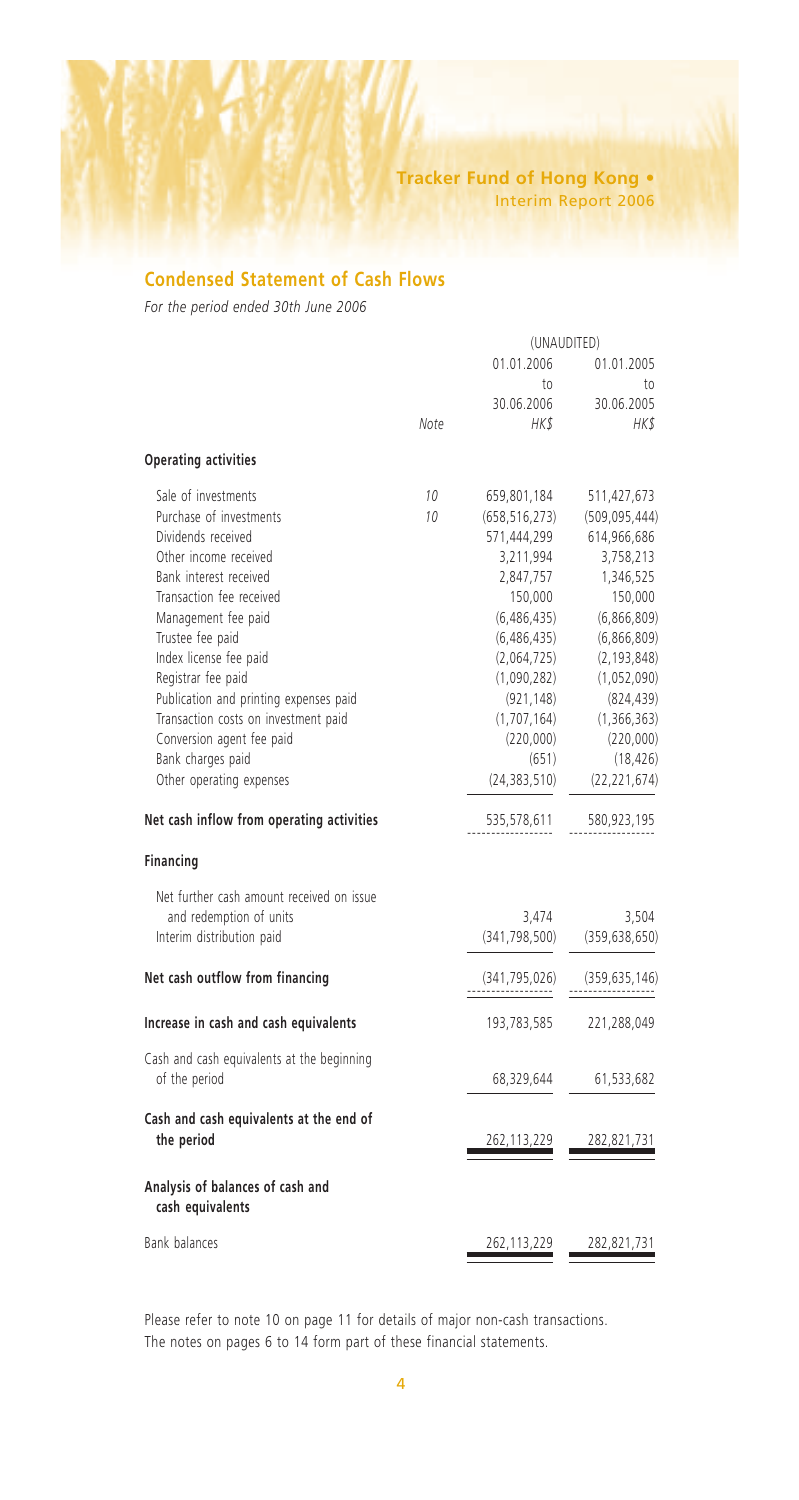# **Condensed Statement of Distributions**

*For the period ended 30th June 2006*

|                                                   | (UNAUDITED)     |                 |
|---------------------------------------------------|-----------------|-----------------|
|                                                   | 01.01.2006      | 01.01.2005      |
|                                                   | to              | to              |
|                                                   | 30.06.2006      | 30.06.2005      |
|                                                   | HK\$            | HK\$            |
| Amount transferred from the condensed             |                 |                 |
| statement of operations                           | 544,473,537     | 584,700,328     |
| Interim distribution                              |                 |                 |
| - HK\$0.18 on 1,997,992,500 units paid on         |                 |                 |
| 24th May 2005                                     |                 | (359, 638, 650) |
| - HK\$0.20 on 1,708,992,500 units paid on         |                 |                 |
| 22nd May 2006                                     | (341, 798, 500) |                 |
| Amount transferred to the condensed statement of  |                 |                 |
| changes in net assets attributable to unitholders | 202,675,037     | 225,061,678     |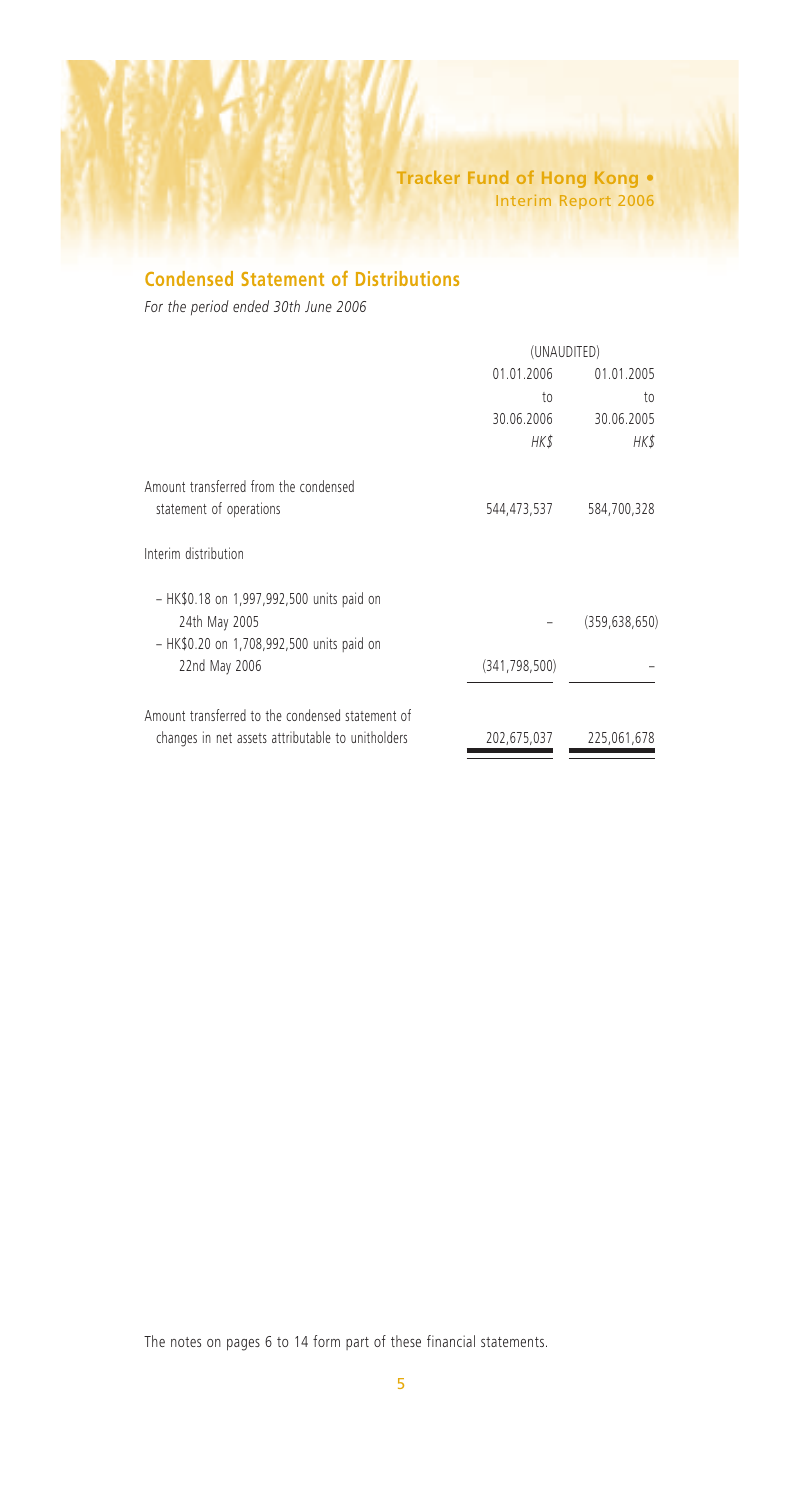#### **1 General information**

Tracker Fund of Hong Kong (the "Fund") is a unit trust which is governed by its Trust Deed dated on 23rd October 1999 (the "Trust Deed"). The Fund is authorized by the Securities & Futures Commission of Hong Kong under Section 104(1) of the Hong Kong Securities and Futures Ordinance. The Fund is also listed on the Stock Exchange of Hong Kong Limited (a subsidiary of The Hong Kong Exchanges and Clearing Limited).

The Fund's objective is to provide investment results that closely correspond to the performance of the Hang Seng Index (the "Index").

#### **2 Basis of preparation and accounting policies**

These unaudited condensed interim financial statements ("Interim Financial Statements") have been prepared in accordance with Hong Kong Accounting Standard ("HKAS") 34 "Interim Financial Reporting", issued by the Hong Kong Institute of Certified Public Accountants. The financial statements are prepared under the historical cost convention as modified by the revaluation of investments.

The accounting policies and methods of computation used in the preparation of these Interim Financial Statements are consistent with those used in the annual financial statements for the year ended 31 December 2005.

These Interim Financial Statements have been prepared in accordance with those HKFRS standards and interpretations issued and effective in July 2005.

The changes to the Fund's accounting policies and the effect of adopting these new policies are set out in note 3 below.

#### **3 Effect of adoption of new/revised accounting standards**

The adoption of new/revised accounting standards applicable to the Fund on total net assets attributable to unitholders are as follows:

Impact on the net assets attributable to unitholders brought forward

|                                                        |      | 30.6.2005       |
|--------------------------------------------------------|------|-----------------|
|                                                        | Note | HK\$            |
| Balance at 1st January 2005 previously reported        |      | 30.722.784.318  |
| Changes in valuation of investments                    | (a)  | (101, 263, 081) |
| Adjusted balance at 1st January 2005 under new/revised |      |                 |
| accounting standards                                   |      | 30,621,521,237  |

(a) In accordance with Hong Kong Accounting Standard ("HKAS") 39 - Financial Instruments: Recognition and Measurement the valuation of investments has been changed to take into account the valuation at bid price rather than at the closing price.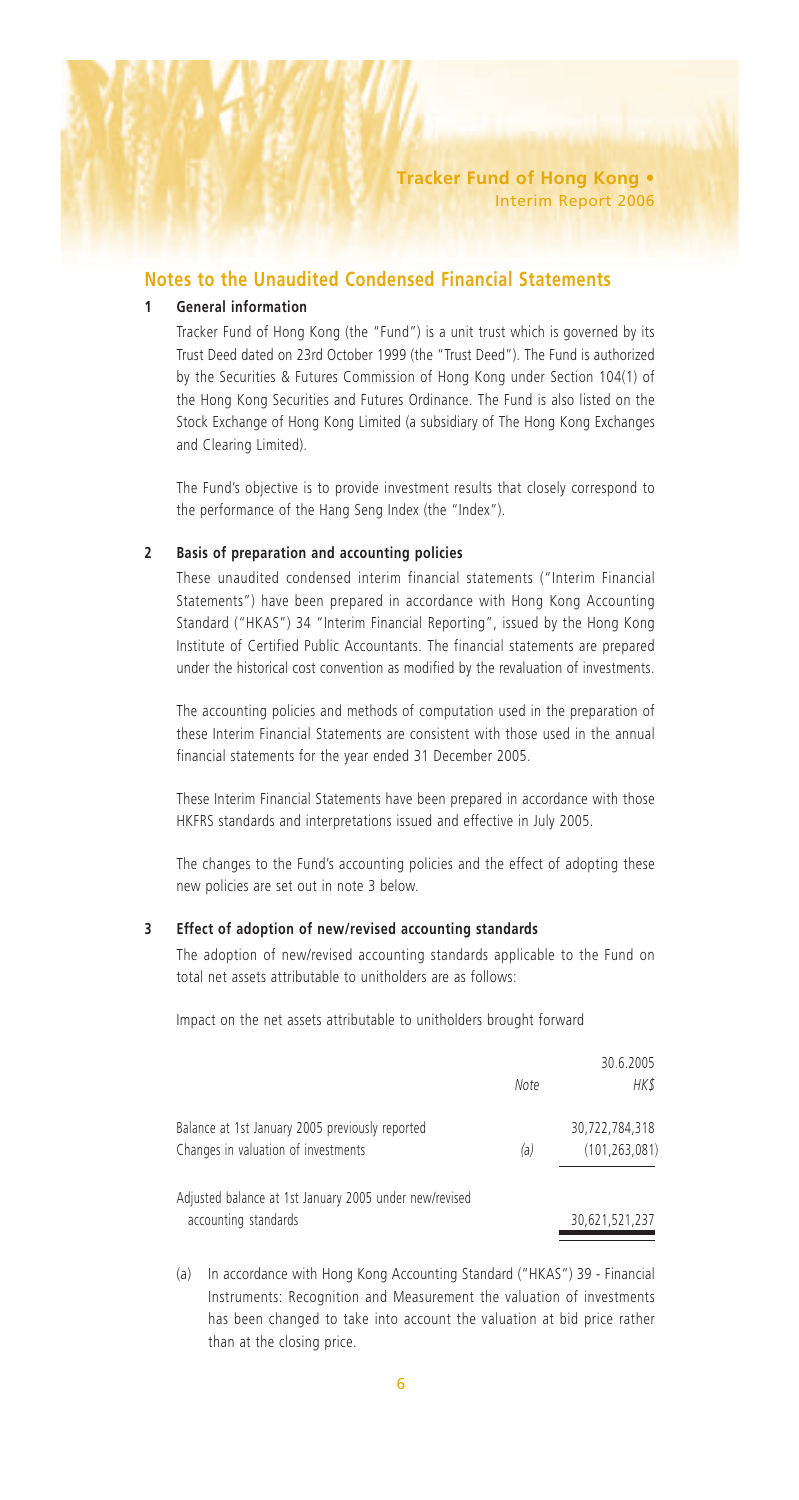#### **4 Net gain/(loss) on investments**

|                                                        | (UNAUDITED)   |                 |
|--------------------------------------------------------|---------------|-----------------|
|                                                        | 01.01.2006    | 01.01.2005      |
|                                                        | to            | to              |
|                                                        | 30.06.2006    | 30.06.2005      |
|                                                        | <b>HK\$</b>   | HK\$            |
| Change in unrealised gain/loss in value of investments | 935,718,880   | (989, 667, 129) |
| Realised gain on sale of investments                   | 1,524,668,503 | 837,308,456     |
|                                                        | 2,460,387,383 | (152, 358, 673) |

#### **5 Income**

#### *(a) Transaction fee*

For each application for the creation of units or for the redemption of units, the Fund was entitled to receive a transaction fee of HK\$30,000 per application. With effect from 1 June 2006, the transaction fee with respect to the creation and redemption application has been reduced from HK\$30,000 per application to HK\$15,000 per total aggregate creation and redemption application per day per Participating Dealer.

*(b) Other income*

Other income represents registrar charges levied on unitholders (other than HKSCC Nominees) who hold units registered in their own names as at each Record Date for the relevant distribution. Currently, these charges amount to HK\$80 per year per unitholder. Such charges are deducted on a halfyearly basis from the half-yearly distributions payable to the relevant unitholders.

## **6 Number of units in issue and net assets attributable to unitholders per unit**

In accordance with the provisions of the Fund's Trust Deed, listed investments and investments with prices quoted in over the counter markets or by market makers are stated at the last traded price on the valuation day for the purpose of determining net asset value per unit for subscriptions and redemptions and for various fee calculations. However, as stated in note 2 the accounting policy of the Fund for the purpose of compliance with HKAS 39 and for reporting purpose is to value its investments at the relevant bid market prices on the Statement of Assets and Liabilities date. The difference between the valuation stated in the financial statement of investments and the valuation methodology indicated in the Fund's Trust Deed, results in a decrease in value of investment by HK\$44,452,288 (for the period ended 30th June 2005: HK\$84,079,901).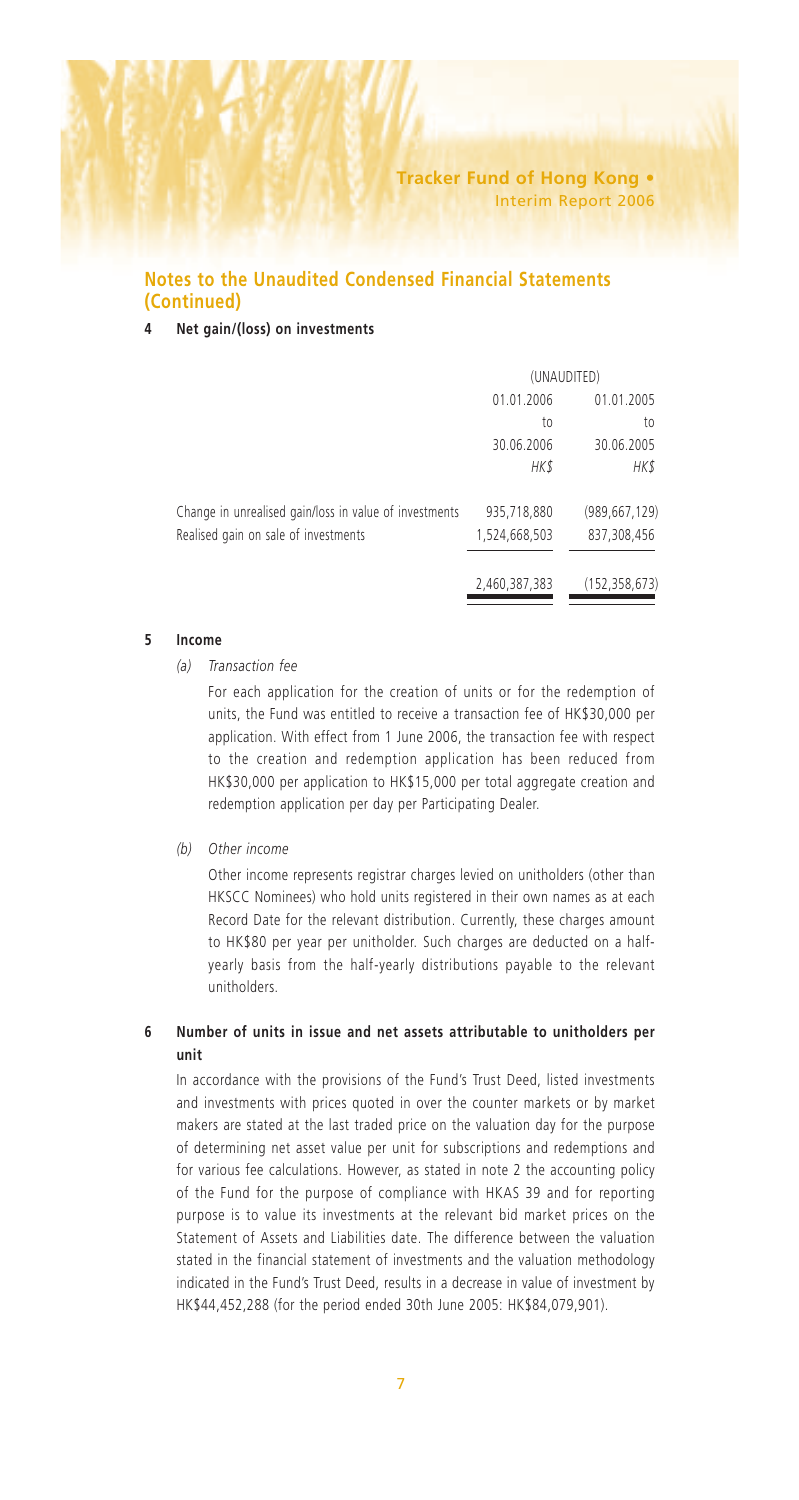## **6 Number of units in issue and net assets attributable to unitholders per unit (Continued)**

Net assets attributable to unitholders at last traded market prices represent a liability in the balance sheet, carried at the redemption amount that would be payable at the balance sheet date if the unitholder exercised the right to redeem the unit to the Fund.

|                                                                        |                | Number of units               |               |
|------------------------------------------------------------------------|----------------|-------------------------------|---------------|
|                                                                        | 01.01.2006     | 01.07.2005                    | 01.01.2005    |
|                                                                        | $†$            | to                            | to            |
|                                                                        | 30.06.2006     | 31.12.2005                    | 30.06.2005    |
| Units in issue at the beginning of                                     |                |                               |               |
| the period                                                             | 1,801,992,500  | 1,931,992,500                 | 2,140,992,500 |
| Redemption of units in-kind                                            | (248,000,000)  | (130,000,000)                 | (209,000,000) |
| Units in issue at the end of                                           |                |                               |               |
| the period                                                             | 1,553,992,500  | 1,801,992,500                 | 1,931,992,500 |
|                                                                        | HK\$           | HK\$                          | HK\$          |
| Net assets attributable to<br>unitholders                              | 25,694,353,371 | 27,048,038,344 27,887,082,297 |               |
| Net assets attributable to<br>unitholders per unit                     | 16.53          | 15.01                         | 14.43         |
| Net asset value per Creation Unit<br>(1 Creation Unit is equivalent to |                |                               |               |
| 1,000,000 units)                                                       | 16,534,413     | 15,010,073                    | 14,434,364    |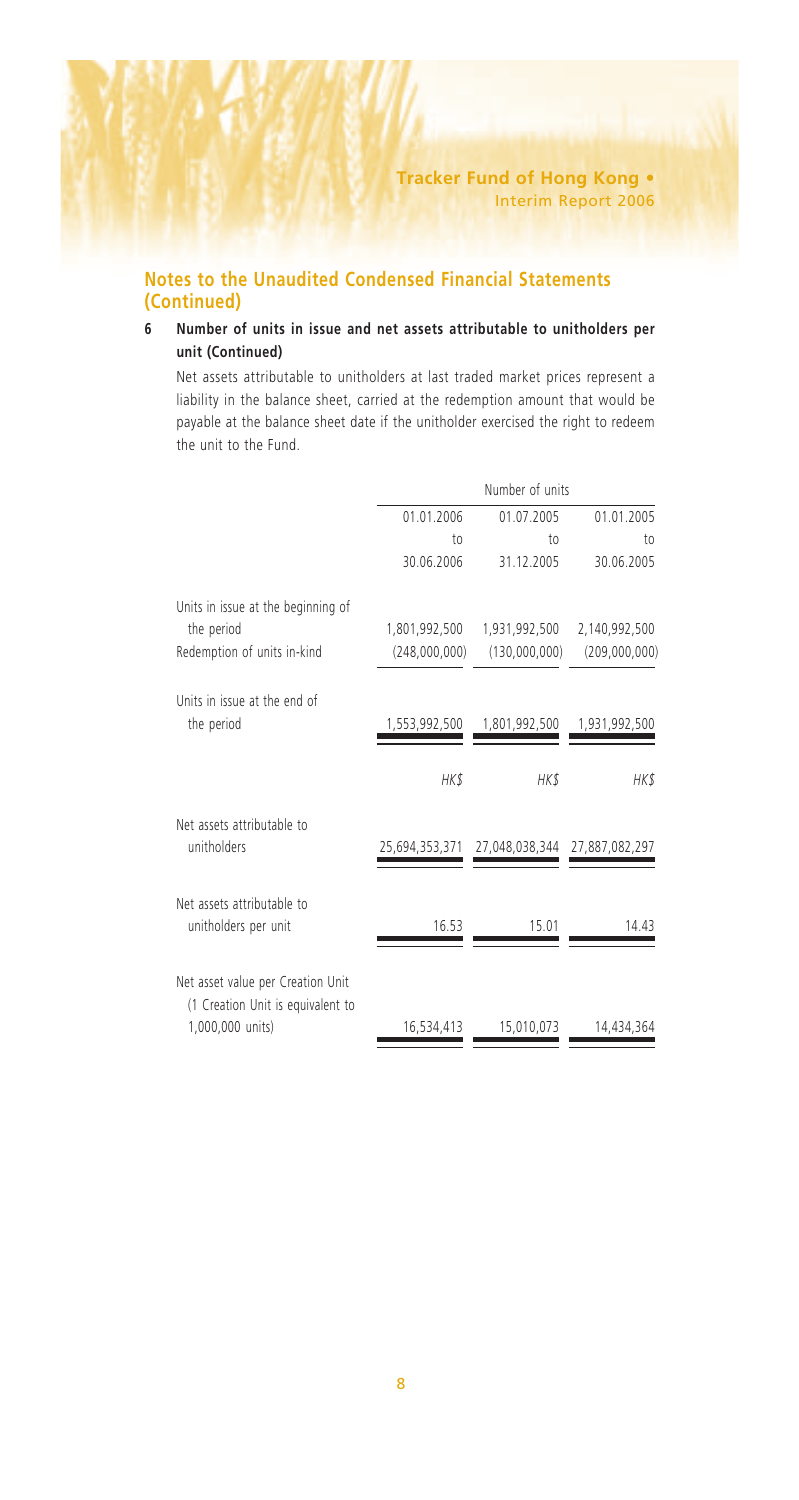## **7 Taxation**

No provision for Hong Kong profits tax has been made as the interest, dividend income and realised gains on disposal of investments of the Fund are excluded from the charge to profits tax under Section 14, Section 26 or Section 26A of the Hong Kong Inland Revenue Ordinance.

#### **8 Transactions with the Manager and its Connected Persons**

Connected Persons of the Manager are those as defined in the Code on Unit Trusts and Mutual Funds established by the Securities & Futures Commission of Hong Kong (the "SFC Code"). All transactions entered into during the period between the Fund and the Manager and its Connected Persons were carried out in the normal course of business and on normal commercial terms. To the best of the Manager's knowledge, the Fund does not have any other transactions with Connected Persons except for what is disclosed below.

The directors and officers of the Manager may transact in the units of the Fund as principal provided that prior written notice is obtained from the Trustee. As of 30th June 2006, the directors and officers of the Manager together held 27,820 units in the Fund (for the period ended 30th June 2005: 95,300 units).

#### *(a) Management fee*

The fee payable to the Manager is calculated at the following annual rates of the net asset value of the Fund on the last dealing day in the relevant quarter:

| 0.050% |
|--------|
| 0.045% |
| 0.030% |
|        |
| 0.025% |
|        |

The management fee is accrued daily and is payable quarterly in arrears.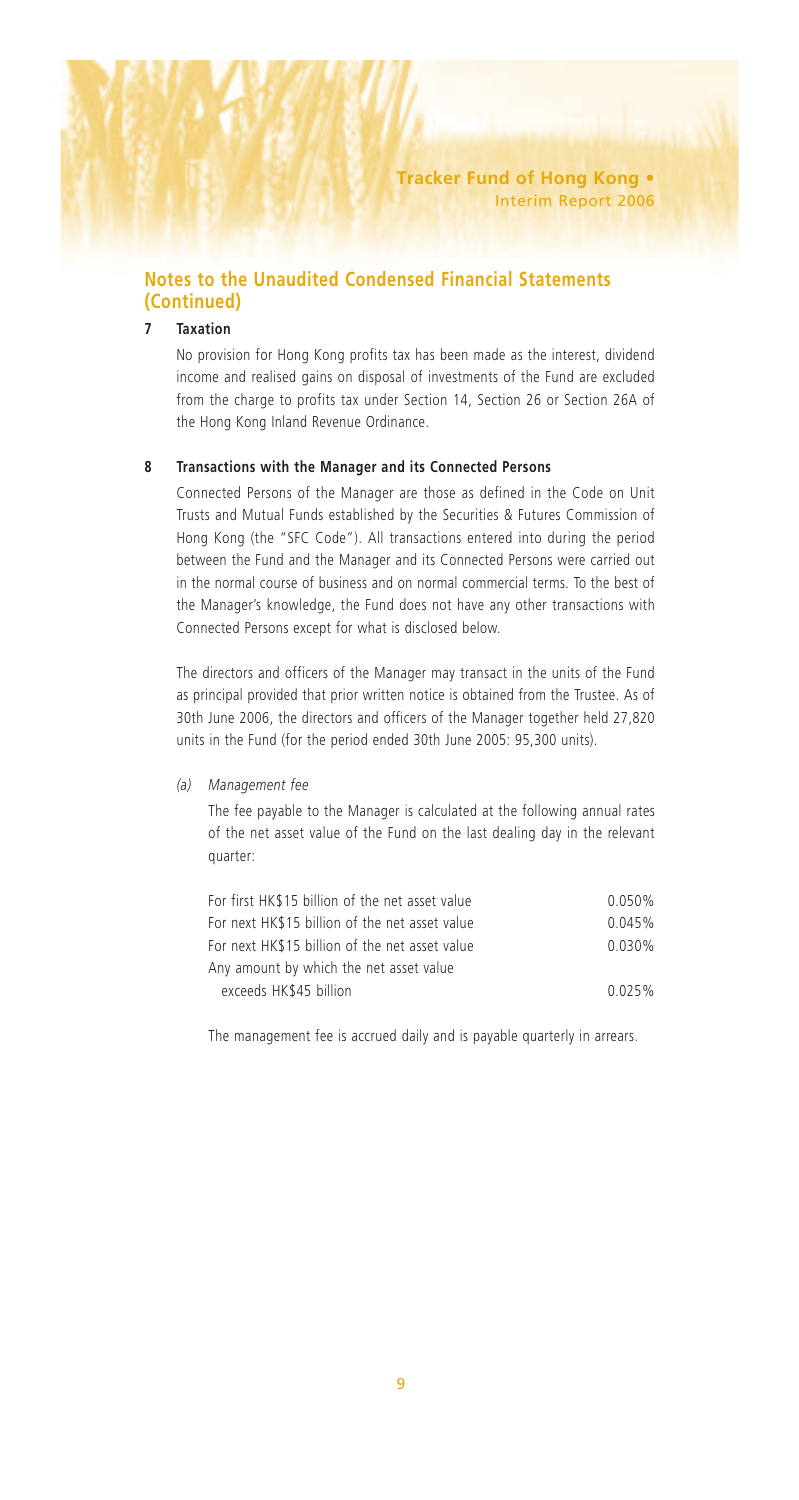#### **8 Transactions with the Manager and its Connected Persons (Continued)**

*(b) Trustee fee*

The fee payable to the Trustee is calculated at the following annual rates of the net asset value of the Fund of the last dealing day in the relevant quarter:

| 0.050% |
|--------|
| 0.045% |
| 0.030% |
|        |
| 0.025% |
|        |

The trustee fee is accrued daily and payable quarterly in arrears.

*(c) Bank balances*

Bank balances are maintained with the Trustee. Bank balances held with the Trustee as at 30th June 2006 was HK\$262,113,229 (as at 31st December 2005: HK\$68,329,644). During the period, interest earned on the above bank balances was HK\$2,857,312 (for the period ended 30th June 2005: HK\$1,371,553).

#### **9 Other fees**

*(a) Registrar fee*

The fee payable to the Registrar is calculated based on the number of unitholders on the register on the first business day of the relevant month at the following fee scale, subject to a monthly maximum aggregate registrar fee of HK\$1,000,000. With effect from 1st May 2005, the registrar fee has been revised at the following rates:

|                                                                     | With effect from<br>1st May 2005<br>HK\$<br>(per month) | Prior to<br>1st May 2005<br>HK\$<br>(per month) |
|---------------------------------------------------------------------|---------------------------------------------------------|-------------------------------------------------|
| For first 2,000 Unitholders                                         | 9,500                                                   | 9,500                                           |
| For every additional 1,000 Unitholders<br>up to 70,000 Unitholders  | 2,000                                                   |                                                 |
| For every additional 1,000 Unitholders<br>up to 100,000 Unitholders | 1,700                                                   | 2,000                                           |
| For every additional 1,000 Unitholders<br>up to 200,000 Unitholders | 1,800                                                   | 1,800                                           |
| For every additional 1,000 Unitholders                              |                                                         |                                                 |
| up to 300,000 Unitholders<br>For every additional 1,000 Unitholders | 1,500                                                   | 1,500                                           |
| above 300,000 Unitholders                                           | 1.200                                                   | 1.200                                           |

In addition, the Registrar is reimbursed for all of its out-of-pocket expenses incurred in connection with performing its services.

The registrar fee is accrued daily and is payable monthly in advance.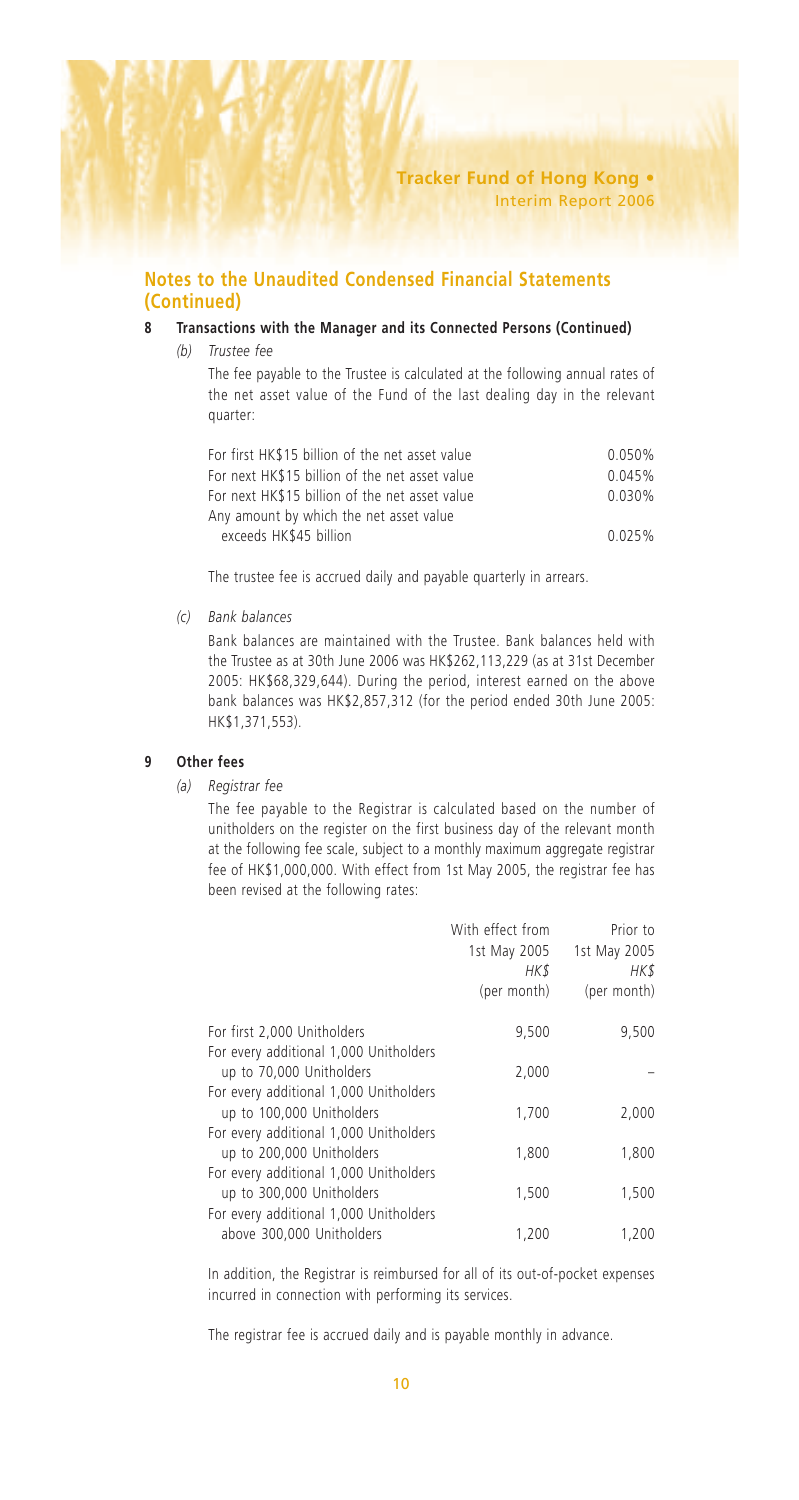#### **9 Other fees (Continued)**

*(b) Conversion agent fee*

The Conversion Agent received the higher of a monthly retainer fee of HK\$16,000 plus a transaction fee of HK\$12,000 for each creation and redemption application, and a minimum monthly fee of HK\$36,000 before 1 June 2006. With effect from 1 June 2006, no minimum monthly fee would be applied.

The conversion agent fee is accrued daily and payable monthly in arrears.

*(c) Index license fee*

The index license fee is calculated at the rate of 0.015% per annum on the daily average net asset value of the Fund, subject to a minimum of US\$10,000 per annum.

The index license fee is accrued daily and is payable quarterly in arrears.

#### **10 Major non-cash transactions**

In accordance with the Fund's Trust Deed and since the termination of the Tap agreement, units can only be issued through an in-kind creation of an Index Basket and not through a cash subscription. For each Creation Unit (of 1,000,000 units), the Fund receives an Index Basket consisting of constituent shares as determined by the Manager on a daily basis. During the period, the Fund did not issue any units (for the period ended 30th June 2005: nil) in exchange for Index Baskets by the Manager.

In accordance with the Fund's Trust Deed, units can only be redeemed in-kind and are not redeemable for cash. During the period, the Fund redeemed 248,000,000 units (for the period ended 30th June 2005: 209,000,000 units) in exchange for Index Baskets consisting of investments valued at a total of HK\$4,061,203,155 (for the period end 30th June 2005: HK\$ 2,891,225,350) by the Manager.

#### **11 Earnings per unit**

Earnings per unit is calculated by dividing the profit attributable to unitholders of the Fund by the weighted average of outstanding units during the period.

|                                                | 01.01.2006<br>to<br>30.06.2006<br>HK\$ | 01.01.2005<br>to<br>30.06.2005<br>HK\$ |
|------------------------------------------------|----------------------------------------|----------------------------------------|
| Profit attributable to unitholders of the Fund | 3,004,860,920                          | 432,341,655                            |
| Weighted average number of outstanding units   | 1,701,793,605                          | 2,009,544,986                          |
| Earnings per unit (HK\$ per unit)              | 1.77                                   | 0.22                                   |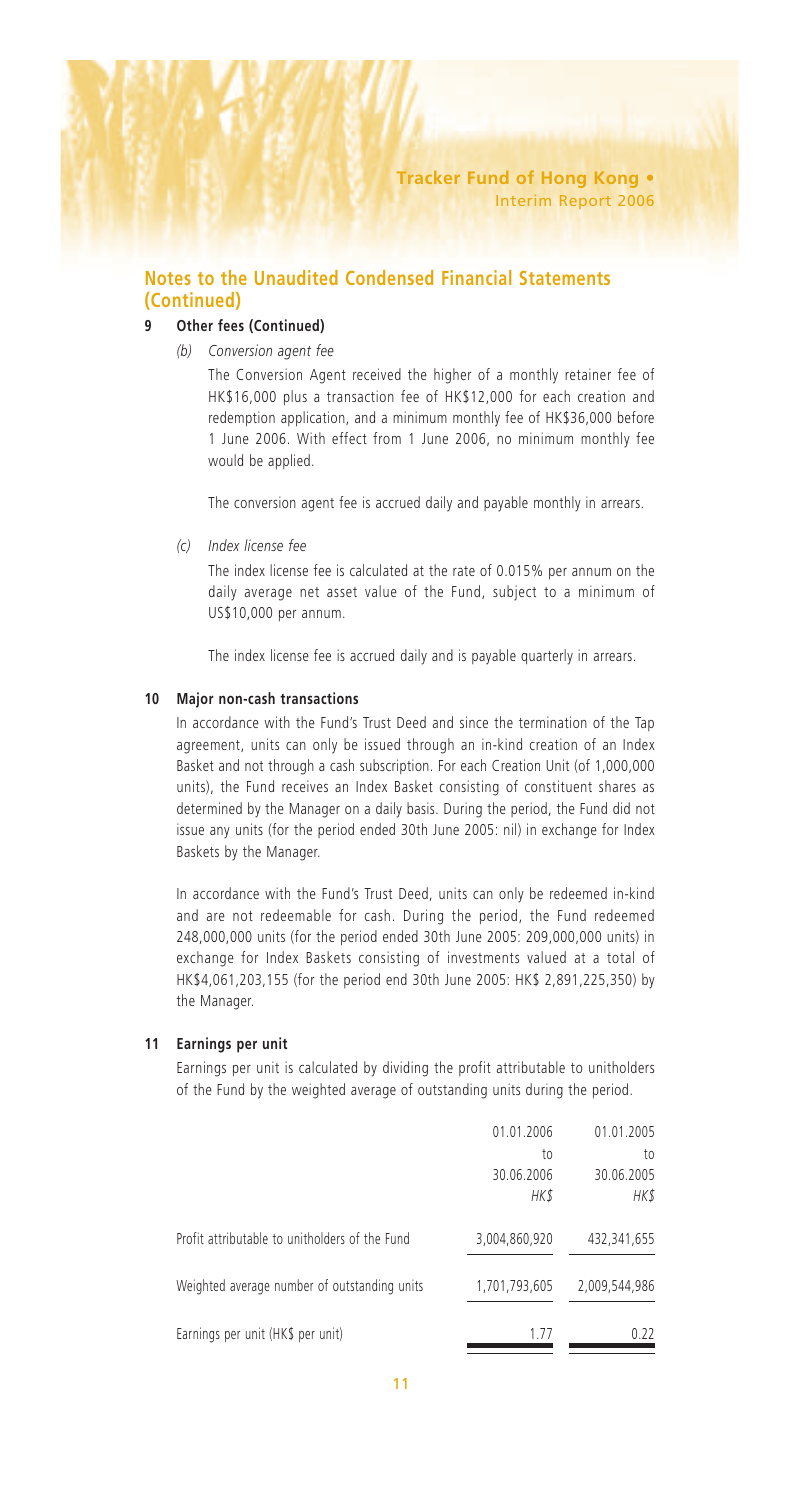## **12 Soft dollar practices**

The Manager may effect transactions, provided that any such transaction is consistent with standards of "best execution", by or through the agency of another person for the account of the Fund with whom the Manager or any of its Connected Persons have an arrangement under which that party will from time to time provide to or procure for the Manager or any of its Connected Persons goods, services or other benefits (such as research and advisory services, computer hardware associated with specialized software or research services and performance measures) the nature of which is such that their provision can reasonably be expected to benefit the Fund as a whole and may contribute to an improvement in the performance of the Fund. For the avoidance of doubt, such goods and services may not include travel, accommodation, entertainment, general administrative goods or services, general office equipment or premises, membership fees, employees' salaries or direct money payments.

Since the inception of the Fund, the Manager had not participated in any soft dollar arrangements in respect of any transactions for the account of the Fund.

#### **13 Investment limitation and prohibitions under the SFC Code**

The SFC Code allows the Fund to invest in constituent securities issued by a single issuer for more than 10% of the Fund's net asset value provided that the investment is limited to any constituent securities that each accounts for more than 10% of the weighting of the Index and the Fund's holding of any such constituent securities may not exceed their respective weightings in the Index (except as a result of changes in the composition of the Index and the excess is transitional and temporary in nature).

Constituent stocks that account for more than 10% of the net asset value of the Fund as at 30th June 2006 were as follows:

|                   |      | Respective weighting<br>in the Index $(\%)$ |                                            | % of net asset value |  |
|-------------------|------|---------------------------------------------|--------------------------------------------|----------------------|--|
|                   |      |                                             | 30.6.2006 31.12.2005 30.06.2006 31.12.2005 |                      |  |
| HSBC Holdings plc | 29.8 | 30.1                                        | 294                                        | 29.9                 |  |
| China Mobile Ltd. | 16.8 | 155                                         | 16.6                                       | 15.4                 |  |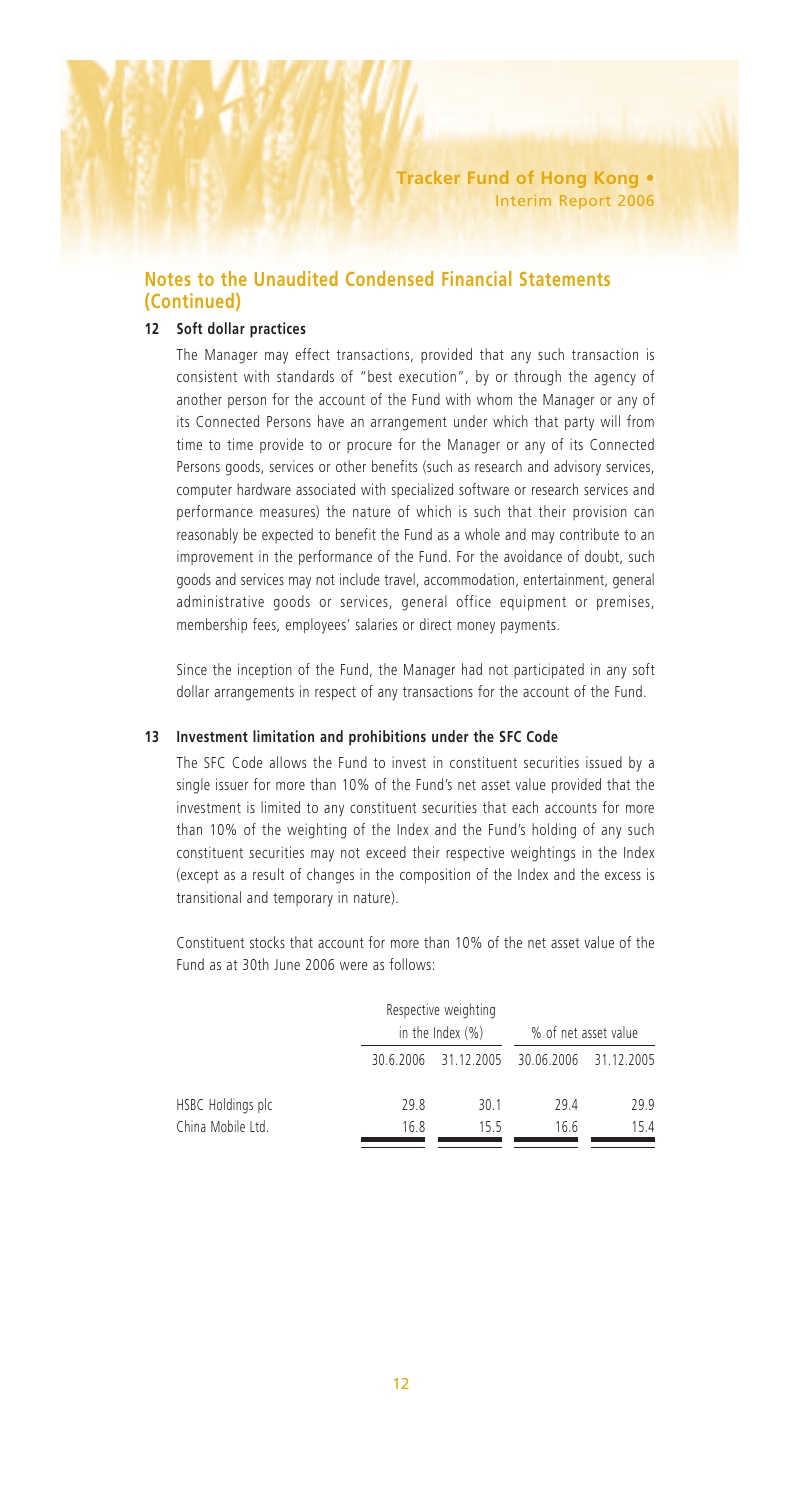## **14 Financial risk management**

The objective of the Fund is to provide investment results that closely correspond to the performance of the index. The risk exposures inherent in the Fund as at 30 June 2006 are summarized below.

#### *(a) Market Price Risk*

The Fund's investments are subject to the securities price risk inherent in all securities i.e. the value of holdings may fall as well as rise. The Fund's market risk is managed through deliberate stock selection and diversification of investment portfolio.

#### *(b) Credit Risk*

Credit risk is the risk that an issuer or counterparty will be unable or unwilling to pay amounts in full when due.

The Fund's financial assets which are potentially subject to concentrations of credit risk consist principally of securities and bank balances.

The Fund limits its exposure to credit risk by transacting the majority of its securities and contractual commitment activity with well established brokerdealers, banks with high credit ratings and regulated exchanges that the Fund considers to be well established.

All transactions in securities are settled / paid for upon delivery using approved and reputable brokers. The risk of default is considered minimal since delivery of securities sold is only made once the broker has received payment. On a purchase, payment is made once the securities have been received by the broker. If either party fails to meet its obligation, the trade will fail.

Accordingly, the Fund has no signification concentration of credit risk.

*(c) Interest Rate Risk*

The Fund is exposed to a minimal interest rate risk as the Fund invests mainly in equity securities and only the bank balances are exposed to interest rate risk which is considered to be minimal.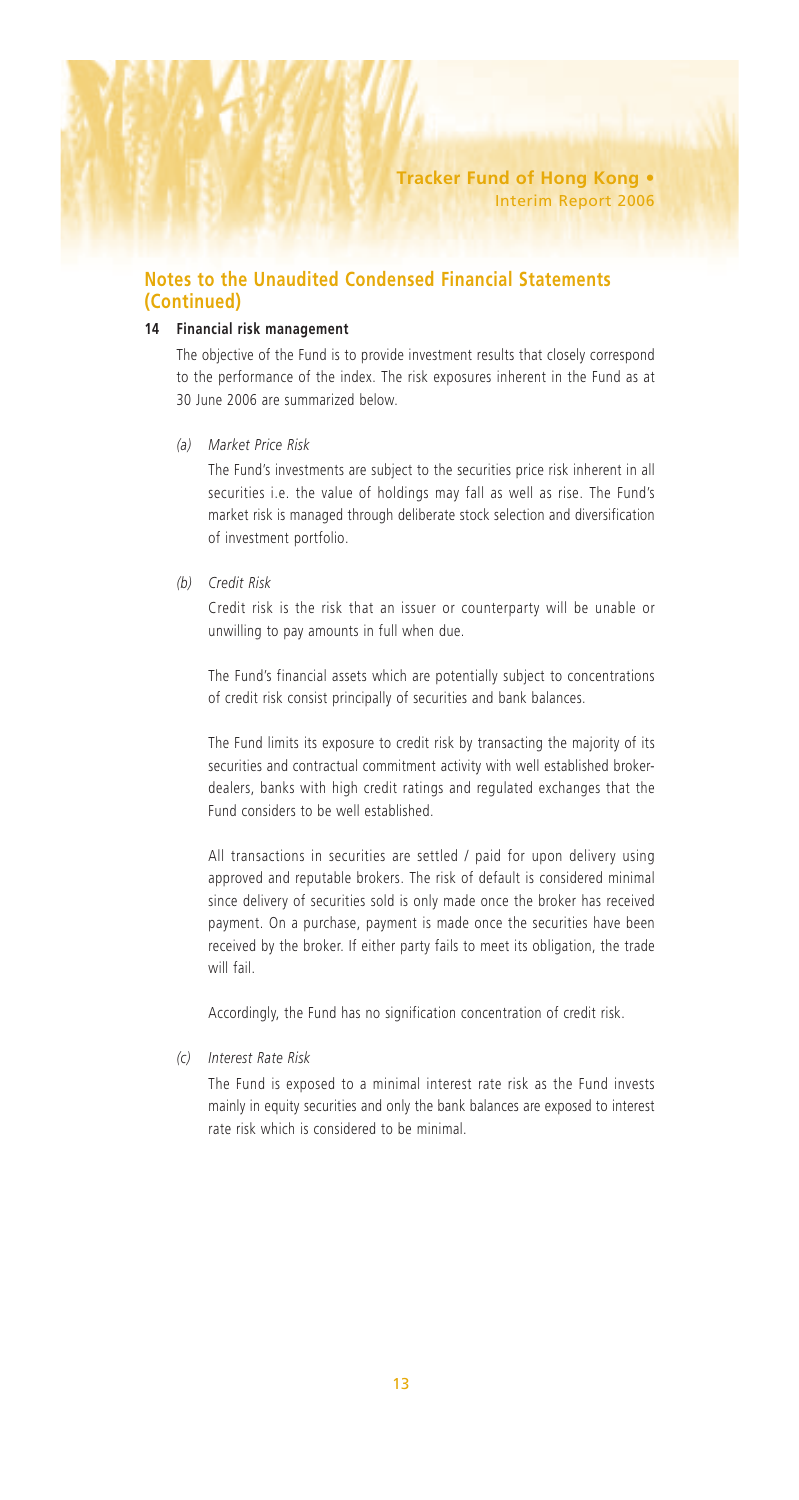## **14 Financial risk management (Continued)**

*(d) Currency Risk*

Currency risk is the risk that the value of financial instruments will fluctuate due to the changes in foreign exchange rates.

The Fund has no significant currency risk because substantially all assets and liabilities are denominated in Hong Kong Dollars, the Fund's reporting currency.

*(e) Fair Values of Financial Instruments*

The Fund's carrying amounts of securities, other assets and liabilities approximate to their fair values. Other assets and liabilities include bank balances, accruals and other payables which are realized or settled within a short period of time.

*(f) Liquidity risk*

The Fund is exposed to redemptions of units in the Fund. The Fund invests the majority of its assets in investments that are traded in an active market and can be readily disposed of.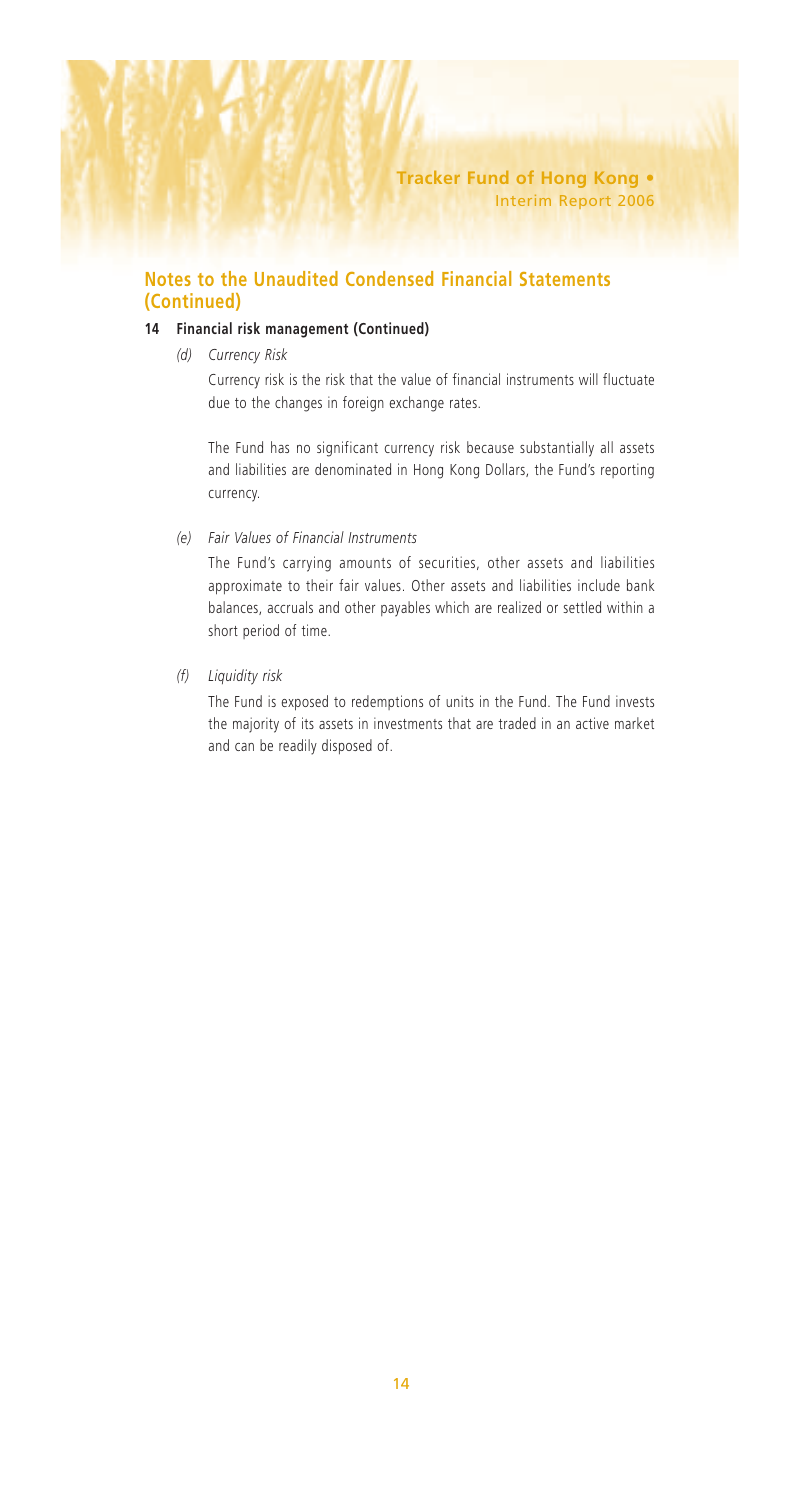# **Tracker Fund of Hong Kong •** Interim Report 2006

# **Investment Portfolio**

*As at 30th June 2006*

| (UNAUDITED)  |          |
|--------------|----------|
|              | % of net |
| Market value | assets   |
| HK\$         |          |
|              |          |

**Hong Kong**

**Listed investments (98.55%)**

# **Equities (98.55%)**

#### **Properties (10.72%)**

| Cheung Kong (Holdings) Ltd.         | 11,189,261 | 941,016,850   | 3.66  |
|-------------------------------------|------------|---------------|-------|
| Hang Lung Properties Ltd.           | 17,966,277 | 252,426,192   | 0.98  |
| Henderson Land Development Co. Ltd. | 8,769,153  | 352,081,493   | 1.37  |
| Sino Land Co. Ltd.                  | 20,841,966 | 257,398,280   | 1.00  |
| Sun Hung Kai Properties Ltd.        | 12,035,112 | 951,977,359   | 3.71  |
|                                     |            | 2,754,900,174 | 10.72 |
| Finance (36.81%)                    |            |               |       |
| Bank of East Asia, Ltd.             | 7,349,017  | 233,698,741   | 0.91  |
| BOC Hong Kong (Holdings) Ltd.       | 51,080,796 | 773,874,059   | 3.01  |
| Hang Seng Bank Ltd.                 | 9,237,288  | 910,334,732   | 3.54  |
| HSBC Holdings plc                   | 55,448,947 | 7,541,056,792 | 29.35 |
|                                     |            | 9,458,964,324 | 36.81 |
| Utilities (5.23%)                   |            |               |       |
| CLP Holdings Ltd.                   | 11,633,850 | 528,176,790   | 2.06  |
| Hongkong Electric Holdings Ltd.     | 10,309,641 | 361,868,399   | 1.41  |
| Hong Kong and China Gas Co. Ltd.    | 26,614,850 | 452,452,450   | 1.76  |
|                                     |            | 1,342,497,639 | 5.23  |
|                                     |            |               |       |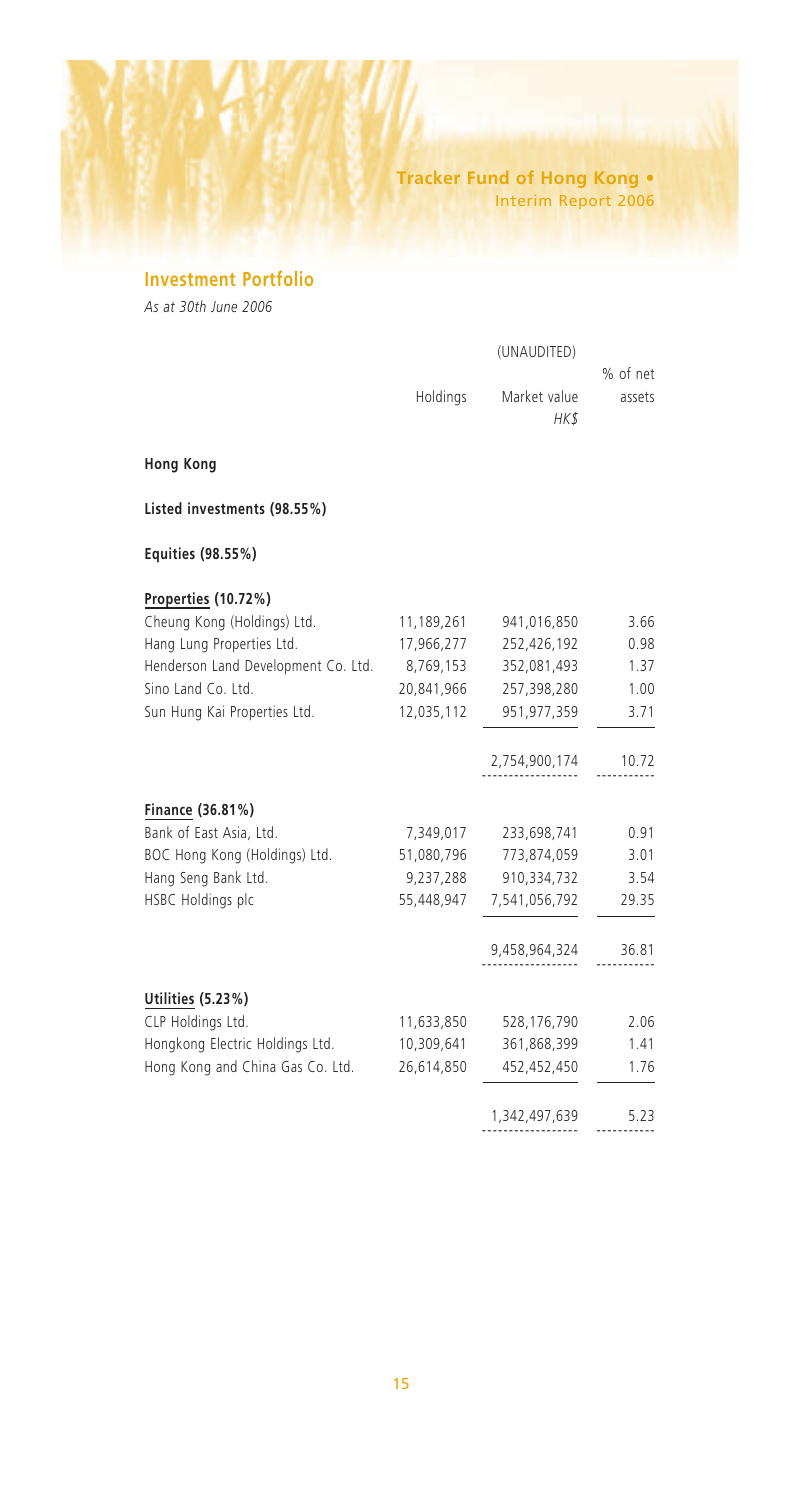# **Tracker Fund of Hong Kong •** Interim Report 2006

# **Investment Portfolio (Continued)**

*As at 30th June 2006*

|                                     |             | (UNAUDITED)          |           |
|-------------------------------------|-------------|----------------------|-----------|
|                                     |             |                      | % of net  |
|                                     | Holdings    | Market value<br>HK\$ | assets    |
|                                     |             |                      |           |
| Commerce and Industry (45.79%)      |             |                      |           |
| Cathay Pacific Airways Ltd.         | 16,344,570  | 221,468,924          | 0.86      |
| Cheung Kong Infrastructure          |             |                      |           |
| Holdings Ltd.                       | 10,889,201  | 244,462,562          | 0.95      |
| China Merchants Holdings            |             |                      |           |
| (International) Co. Ltd.            | 11,111,441  | 262,230,008          | 1.02      |
| China Mobile (Hong Kong) Ltd.       | 96,049,913  | 4,259,813,642        | 16.58     |
| China Netcom Group Corporation      |             |                      |           |
| (Hong Kong) Ltd.                    | 31,895,705  | 433,781,588          | 1.69      |
| China Resources Enterprise, Ltd.    | 11,250,038  | 177,750,600          | 0.69      |
| China Unicom Ltd.                   | 60,801,326  | 416,489,083          | 1.62      |
| CITIC Pacific Ltd.                  | 10,599,706  | 242,733,267          | 0.95      |
| CNOOC Ltd.                          | 209,322,961 | 1,287,336,210        | 5.01      |
| COSCO Pacific Limited.              | 10,709,598  | 183,669,606          | 0.71      |
| Esprit Holdings Ltd.                | 5,894,146   | 373,688,856          | 1.45      |
| Hutchison Whampoa Ltd.              | 20,595,926  | 1,457,161,765        | 5.67      |
| Johnson Electric Holdings Ltd.      | 17,860,677  | 100,019,791          | 0.39      |
| Lenovo Group Ltd.                   | 41,447,062  | 106,726,185          | 0.42      |
| Li & Fung Ltd.                      | 15,634,563  | 245,462,639          | 0.96      |
| MTR Corporation Ltd.                | 26,499,318  | 496,862,213          | 1.93      |
| New World Development Co. Ltd.      | 17,580,919  | 223, 277, 671        | 0.87      |
| PCCW Ltd.                           | 32,725,453  | 179,989,992          | 0.70      |
| Swire Pacific Ltd. 'A'              | 4,492,825   | 359,875,283          | 1.40      |
| Wharf (Holdings) Ltd.               | 11,827,139  | 326,429,036          | 1.27      |
| Yue Yuen Industrial (Holdings) Ltd. | 7,826,872   | 167, 103, 717        | 0.65      |
|                                     |             | 11,766,332,638<br>   | 45.79<br> |
| Total listed investments            |             | 25,322,694,775       | 98.55     |
| Other net assets                    |             | 371,658,596          | 1.45      |
| Net assets at 30th June 2006        |             | 25,694,353,371       | 100.00    |
| Total investments, at cost          |             | 15,730,815,614       |           |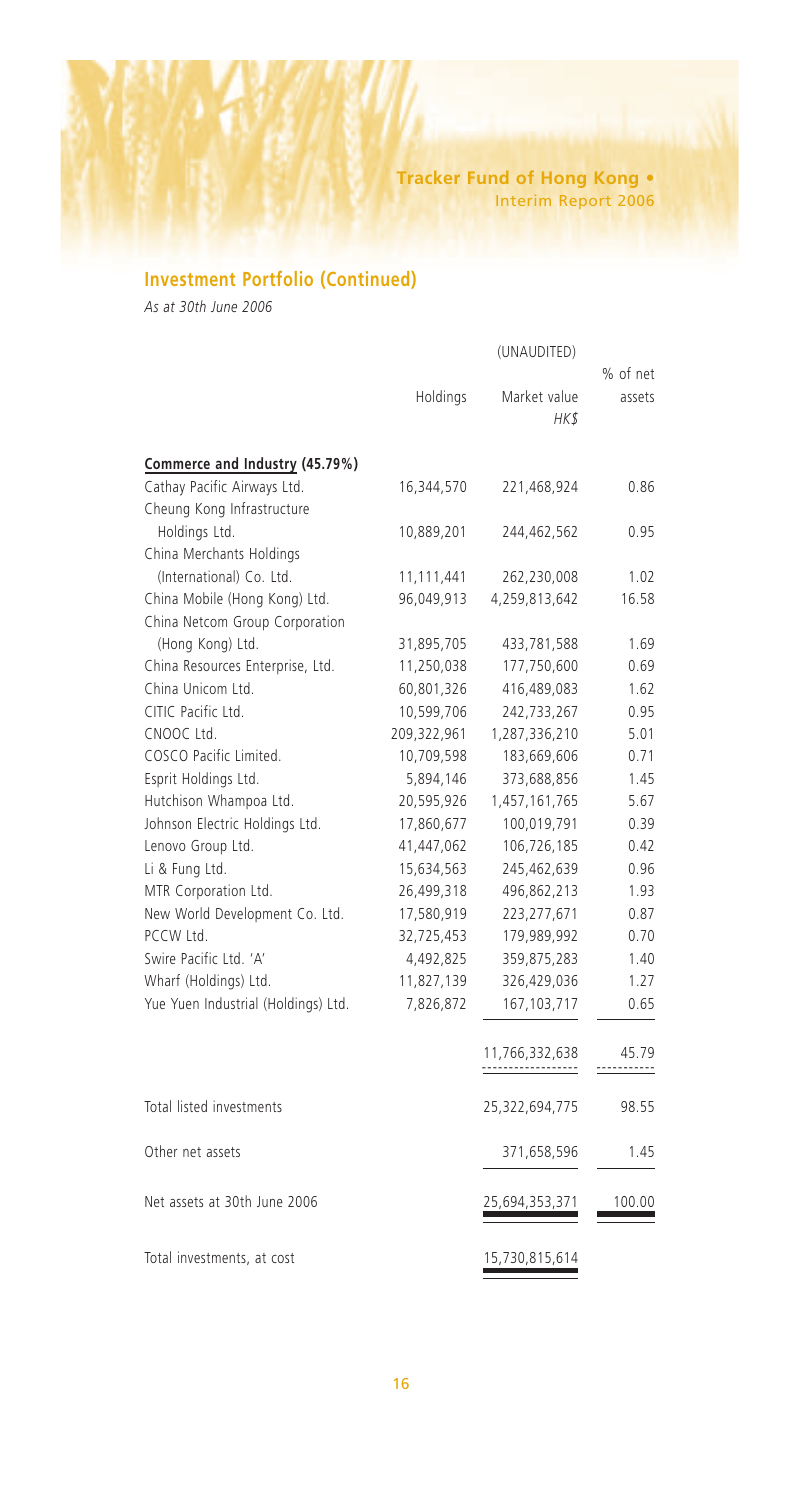# **Statement of Movements in Investment Portfolio**

*For the period ended 30th June 2006*

|                                                           | (UNAUDITED)<br>Holdings |                          |            |             |
|-----------------------------------------------------------|-------------------------|--------------------------|------------|-------------|
|                                                           | 31.12.2005              | Additions                | Disposals  | 30.06.2006  |
| <b>Hong Kong</b><br>Listed investments<br><b>Equities</b> |                         |                          |            |             |
| Properties                                                |                         |                          |            |             |
| Cheung Kong (Holdings) Ltd.                               | 13,327,012              | $\overline{a}$           | 2,137,751  | 11,189,261  |
| Hang Lung Properties Ltd.                                 | 21,218,817              | $\overline{\phantom{0}}$ | 3,252,540  | 17,966,277  |
| Henderson Land Development Co. Ltd.                       | 10,459,000              | $\overline{a}$           | 1,689,847  | 8,769,153   |
| Sino Land Co. Ltd.                                        | 24,852,756              | $\overline{a}$           | 4,010,790  | 20,841,966  |
| Sun Hung Kai Properties Ltd.                              | 13,804,947              | 347,000                  | 2,116,835  | 12,035,112  |
| Finance                                                   |                         |                          |            |             |
| Bank of East Asia, Ltd.                                   | 8,666,391               | -                        | 1,317,374  | 7,349,017   |
| BOC Hong Kong (Holdings) Ltd.                             | 60,790,048              | L,                       | 9,709,252  | 51,080,796  |
| Hang Seng Bank Ltd.                                       | 11,002,612              | ÷                        | 1,765,324  | 9,237,288   |
| HSBC Holdings plc                                         | 64,922,643              | 150,000                  | 9,623,696  | 55,448,947  |
| <b>Utilities</b>                                          |                         |                          |            |             |
| CLP Holdings Ltd.                                         | 13,844,817              |                          | 2,210,967  | 11,633,850  |
| Hong Kong Electric Holdings Ltd.                          | 12,296,355              |                          | 1,986,714  | 10,309,641  |
| Hong Kong and China Gas Co. Ltd.                          | 32,082,596              | -                        | 5,467,746  | 26,614,850  |
| Commerce and industry                                     |                         |                          |            |             |
| Cathay Pacific Airways Ltd.                               | 19,485,766              |                          | 3,141,196  | 16,344,570  |
| Cheung Kong Infrastructure Holdings Ltd.                  | 12,988,601              | ÷                        | 2,099,400  | 10,889,201  |
| China Merchants Holdings (International)                  |                         |                          |            |             |
| Co. Ltd.                                                  | 12,356,820              | 536,000                  | 1,781,379  | 11,111,441  |
| China Mobile (Hong Kong) Ltd.                             | 113,511,962             | 276,000                  | 17,738,049 | 96,049,913  |
| China Netcom Group Corporation                            |                         |                          |            |             |
| (Hong Kong) Ltd.                                          |                         | 35,325,000               | 3,429,295  | 31,895,705  |
| China Resources Enterprise, Ltd.                          | 12,668,214              | 386,000                  | 1,804,176  | 11,250,038  |
| China Unicom Ltd.                                         | 72,481,953              | ÷                        | 11,680,627 | 60,801,326  |
| CITIC Pacific Ltd.                                        | 12,638,659              | ÷                        | 2,038,953  | 10,599,706  |
| CNOOC Ltd.                                                | 236,253,438             | 9,651,000                | 36,581,477 | 209,322,961 |
| COSCO Pacific Limited                                     | 12,639,467              | $\overline{a}$           | 1,929,869  | 10,709,598  |
| Denway Motors Ltd.                                        | 43,288,402              | ÷                        | 43,288,402 |             |
| Esprit Holdings Ltd.                                      | 6,914,398               | -                        | 1,020,252  | 5,894,146   |
| Hutchison Whampoa Ltd.                                    | 24,510,634              | ÷                        | 3,914,708  | 20,595,926  |
| Johnson Electric Holdings Ltd.                            | 21,187,359              | $\overline{a}$           | 3,326,682  | 17,860,677  |
| Lenovo Group Ltd.                                         | 48,489,134              | $\overline{\phantom{0}}$ | 7,042,072  | 41,447,062  |
| Li & Fung Ltd.                                            | 16,864,455              | 1,488,011                | 2,717,903  | 15,634,563  |
| MTR Corporation Ltd.                                      | 31,056,041              |                          | 4,556,723  | 26,499,318  |
| New World Development Co. Ltd.                            | 19,990,768              | 580,000                  | 2,989,849  | 17,580,919  |
| PCCW Ltd.                                                 | 38,708,065              | $\overline{a}$           | 5,982,612  | 32,725,453  |
| Swire Pacific Ltd. 'A'                                    | 5,358,883               | ÷                        | 866,058    | 4,492,825   |
| Wharf (Holdings) Ltd.                                     | 14,099,935              | $\overline{a}$           | 2,272,796  | 11,827,139  |
| Yue Yuen Industrial (Holdings) Ltd.                       | 9,335,172               |                          | 1,508,300  | 7,826,872   |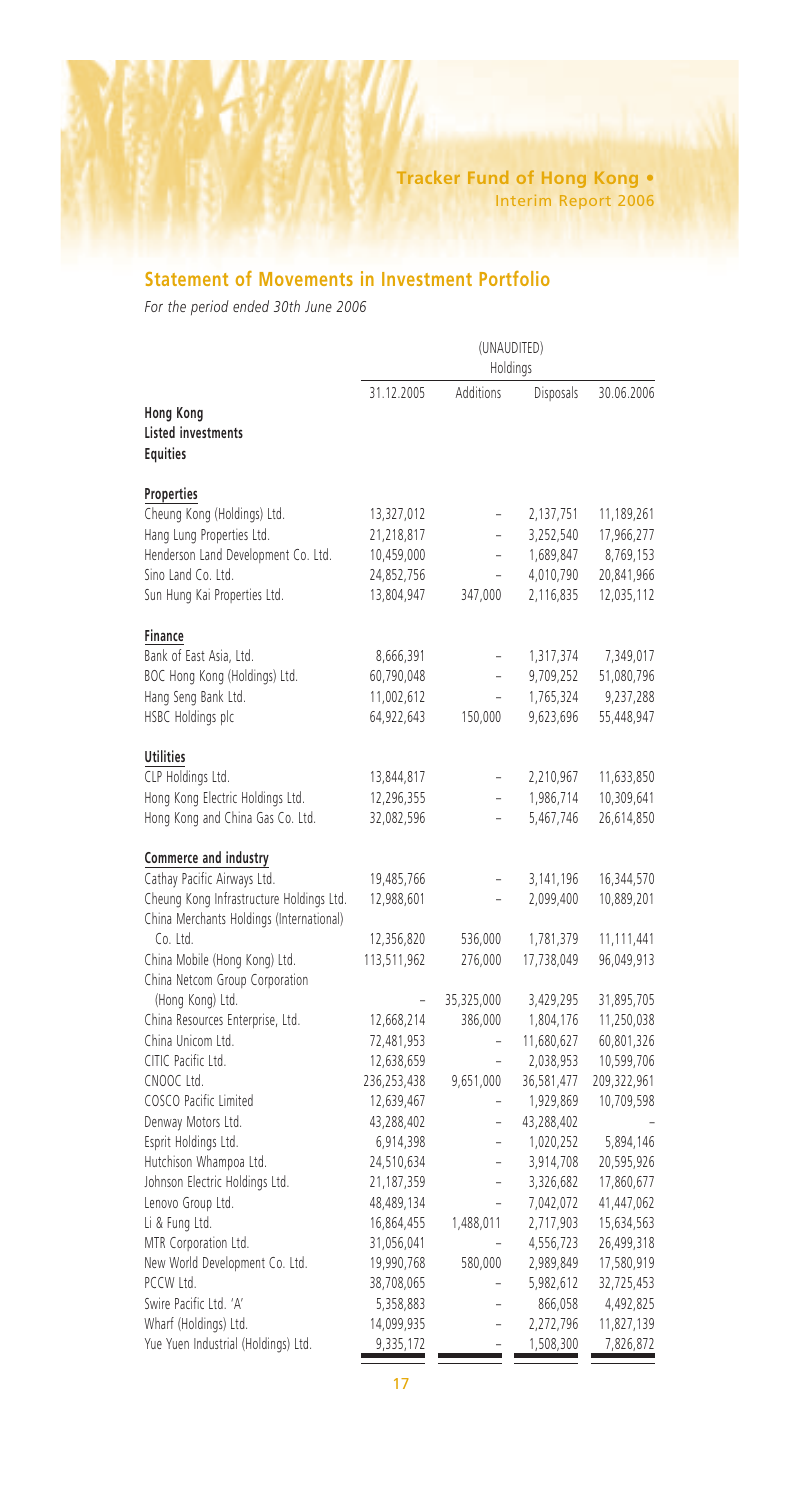**Tracker Fund of Hong Kong •** Interim Report 2006

# **Performance Record**

*For the period ended 30th June 2006*

## **Fund performance**

During the period from 1st January 2006 to 30th June 2006, the Hang Seng Index increased by 9.35% and the net asset value per unit of the Fund increased by 10.16%.